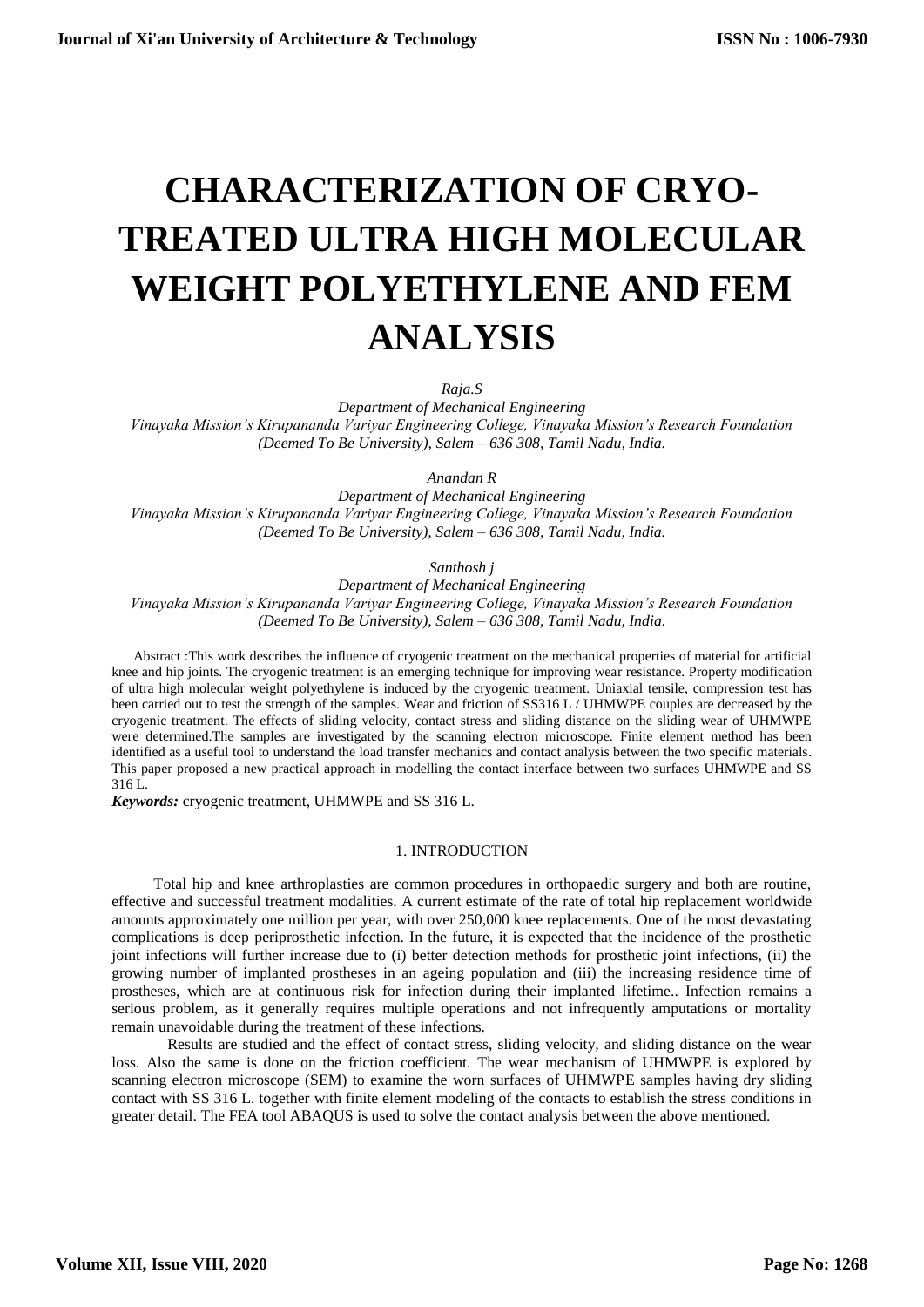# II. PROBLEM DEFINITION

In this article the material Ultra-high-molecular-weight-polyethylene is studied. Characterization is to be done to the Indian type material by studying its properties. Aseptic loosening of prosthetic components may lead to pain, instability and loss of function and thus constitutes a failure. So that the implant subsides, tilts and/or rotates. The position of the implant eventually becomes overtly changed, which can be seen on regular radiographs when it is more than  $2-\overline{3}$  mm. Flat interfaces, when imaged parallel to the surface, may show a radiolucent zone as a sign of soft-tissue interposition at the interface. [1]

#### III. FEM ANALYSIS

A number of analyses of UHMWPE components from both hip and knee replacements were conducted to predict the effect of load, geometry and material properties on the stress and strain distributions in these components. The distal location of the joint below the centre of gravity of the body causes compressive loads acting on the tibiofemoral joint to be as high as 4-7 times the body weight during day-today activities such as walking, running or ascending stairs and even 24 times the body weight during jumping. Combined loading conditions during aggressive athletic activities have not yet been measured and could place large loads on the knee joint..

The evaluation of contact areas and pressure in total knee prostheses is a key issue to prevent early failure. Such quantities can be measured by means of in vitro test but the advantage of CAD–FEM is the possibility of changing the geometrical and parameters of the prostheses and evaluating its different behaviors before manufacturing prototypes.

#### 3.1 Methods

#### 3.1.1 Geometries

Here a simple wear test rig has been simulated with this software. The test rig is pin-on-disc apparatus where the experimental method is said in the experiments of wear test. This setup is made in the form of three dimensional models in the ABAQUS. The dimensions are made in the actual form that how it prevail in the actual setup. Pin having a dimension of 10 mm diameter and length of 16mm.These going to be a simple sketch so that it can be modeled in the same sketch mode, or even it can be digitized and exported to computer-aided design CAD

#### 3.1.2 The analysis was conducted in two parts

First, a direct load was applied to press the pin and the plate into contact and second, an angular velocity /rpm were applied to the plate to generate relative sliding with respect to the plate. Thus the surface traction forces reached a maximum governed by the friction coefficient. The displaced shape of the mesh due to this relative sliding under 160, 196 and 117 N of vertical load is shown.

#### 3.2 Finite element methods

The overclosure was constrained to be nonpositive at each slave node. As a result, unknown nodal forces were introduced in the weak statement of equilibrium and were solved for in the equilibrium iteration. These nodal forces played the role of Lagrange multipliers conjugate to the overclosure constraint. During compressive loading, all three rigid-body translations and rotations of the UHMWPE pin. A compressive force of 100 N was applied through the distal tibia at 0 degrees of flexion, normal force.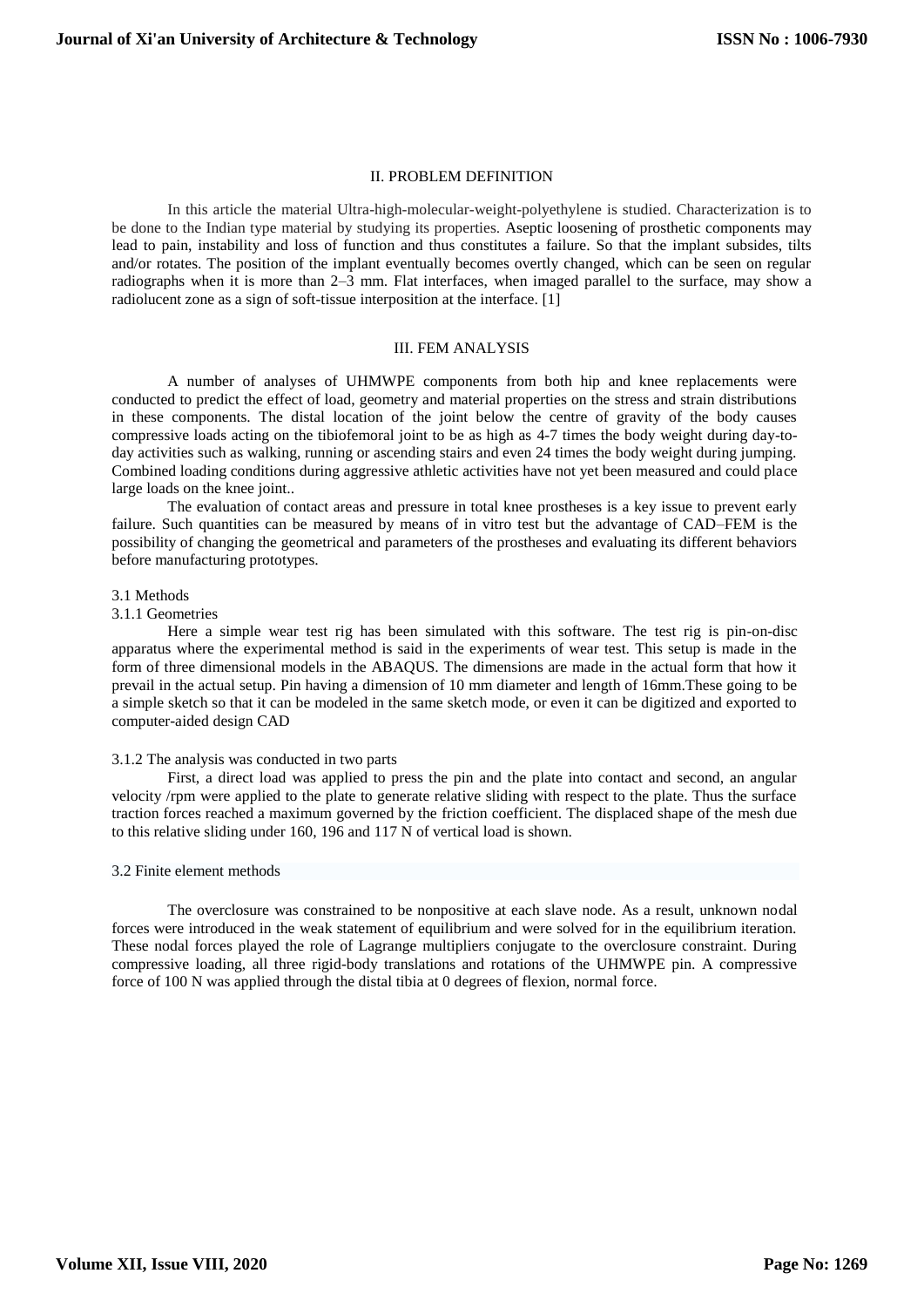

Figure1. FEA mesh model of contact pair

A three-dimensional solid model of the entire UHMWPE/SS 316 L contact-surface pair was constructed and meshed. The mesh size is also related to how well the hexahedral finite element mesh approximates the solid model. Two dimensional view of the contact pair is shown in the figure In general the surface of the discretized finite element mesh does not match that of the solid model. Although distances between these surfaces have been shown potentially to be sizable, the small finite element mesh size in conjunction with the smoothness of the surfaces in the solid model reduced these differences.



Figure 2. Vonmises stress when the load is maximum

ABAQUS has been used to solve the contact analysis[5]. Figure explains the stress distributions in the UHMWPE. The contact surface is shown and the stress at that interference o the slave node and the master node are in contact can be seen in the respective figures. Simply the compressive stress when the normal load acts on the pin the stress distributes into the pin. Here the contact analysis is surface-to-surface type. The plate is assumed to be the analytically rigid.[2]

# IV. TREATMENT & EXPERIMENTS

Combining optimized lubrication, correct mechanical configuration and cryogenic treatment of wearing parts results in the maximum performance of lubricated components can significantly extend component life.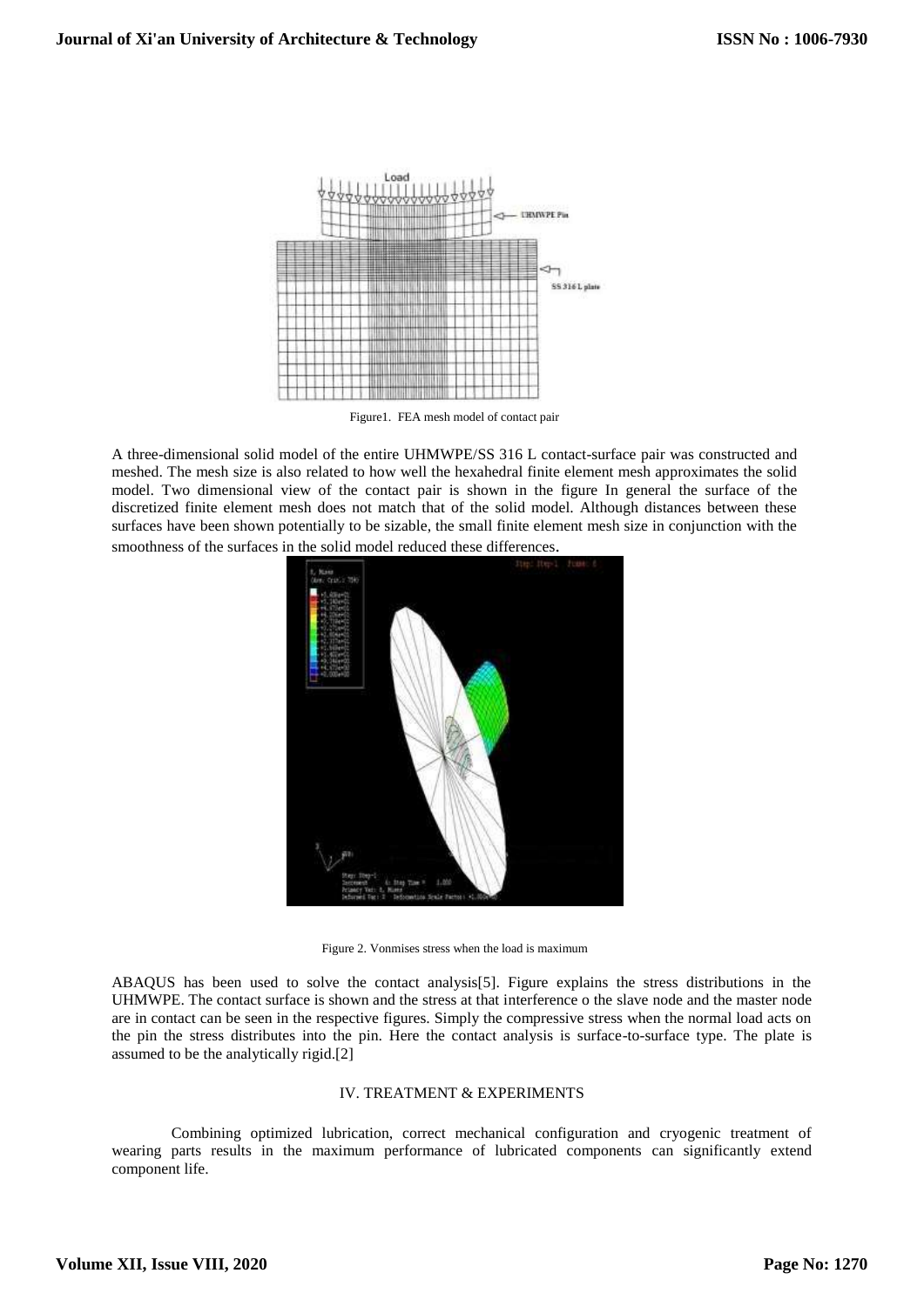## 4.1Experiments

## 4.1.1Tensile test:

. The specimen as prepared by the ASTM standards is fixed into the jaws tightly. Once the sample is fixed the machine is always ready to use. The gauge length (G) is marked and identified in the specimen fixed as 50mm. The machine is under computer interface. The data required to the software installed in to the computer has been given manually such as narrow cross section (W), width and the thickness (T). Out of which the software can able to calculate the required data's. The crosshead-movement is at the rate of 5mm/min. The specimen starts taking the increasing load, having elongation in the specimen. This change in gauge length and the corresponding load were then used to plot the true stress-true strain curve of the UHMWPE making the usual assumption of constant volume during plastic deformation.. When the load is to be ultimate the material starts developing cracks and this develops up to the edge of the specimen leading the material to fail at the breaking stress in terms of N/mm<sup>2</sup>..

#### 4.1.2 Wear testing methods

The methods may be divided into two types those where the sliding surfaces are symmetrically disposed, in which the wear rates or two surfaces of identical materials should be the same, and the more common arrangement where the system is inherently asymmetric, in which the two sliding bodies, even of the same material, will almost certainly experience different rates of wear for reasons discussed below. Symmetrical arrangements are not often used to study wear: examples are the ring-on-ring (or two discs) devices, with contact either along a line or face to face. Such devices are only truly symmetrical if both components are rotated.

The pin-on-disk wear tests used in our study cannot replicate all the tribological conditions found in the artificial hip/knee.



Figure 3. Geometries Employed in Sliding Wear Test.

# 4.1.3 Wear test rig:

The Materials pin and the disk are made in the required form and this has to be fixed into the correct position in the equipment holder mainly the pin and disk holders. Before the specimens are to be fixed up onto the holders they are to cleaned ultrasonically and the initial weight of the pin is to be found out. The disk specimen is cleaned ultrasonically by means of Acetylene so that the dust and the foreign particles can be removed easily. The pin should be in the firm position so that it should not be slipped due to the vertical load. During loading see to it that in unloaded condition. The test is carried out as per the procedure mentioned in the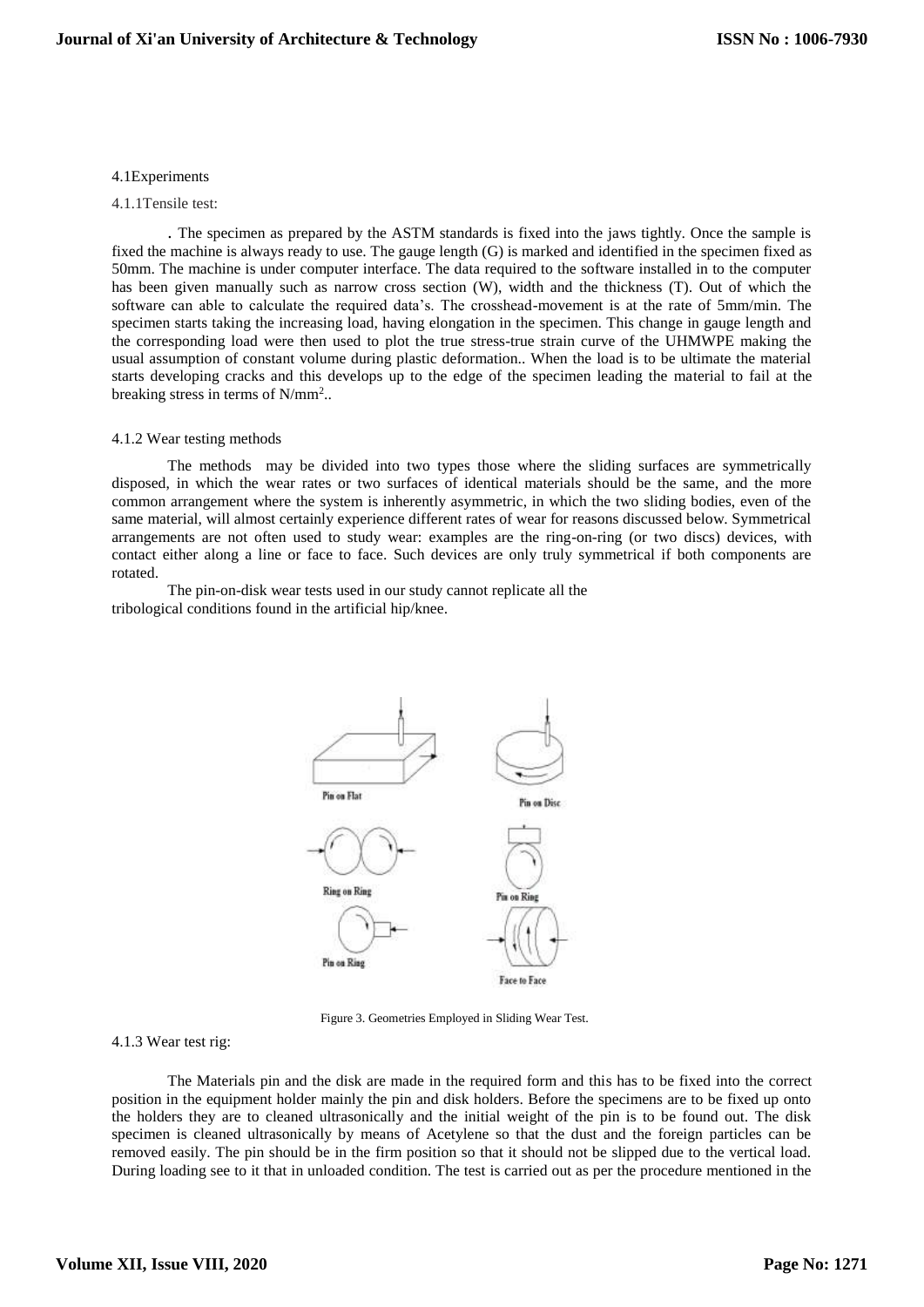above part. After the testing has been done the samples are removed and the weight loss is measured in the specimen. By comparing the initial and the final weight the difference in them. With the volume of wear calculated from the mass loss of the sample and the density of the sample.



Figure 4 . Wear test rig-UHMWPE in pin holder and SS 316 L disc in the disk holder

The results from the wear tests can be presented in three forms, the volume of material lost due to wear, the wear rate or the wear factor. The volume of material lost due to wear is simply the primary data from the experiment and does not account for the experimental conditions. Hence it is of limited use when comparing different test conditions. The wear rate can be defined as the volume of material lost due to wear per unit of sliding distance (Equation 1) and is the gradient of the wear volume versus sliding distance graph. Thus the effect of sliding distance can be removed

wear rate = 
$$
\frac{\text{Volume loss due to wear}}{\text{Siliding distance}}
$$

\n $= \frac{\text{mm}^3}{\text{m}}$ 

The wear factor, as defined in Equation 2, is derived from the wear rate but also accounts for the magnitude of the applied load. The wear factor can also be thought of as the gradient of the wear rate versus load graph. Conventional wear theory suggests that the wear factor is a constant for a given material combination and sliding conditions and is thus independent of the load or sliding distance.

Wear Factor = 
$$
\frac{\text{Volume loss due to wear}}{\text{Siliding distance X Load}} = \frac{Equation(2)}{N \, \text{m}}
$$

# 4.1.4 Compression test

# Experimental Method: ASTM D395 B

The specimen is compressed to 10% of its original height, using spacers to accurately measure the compression. Compression set is the permanent deformation remaining after release of a compressive stress.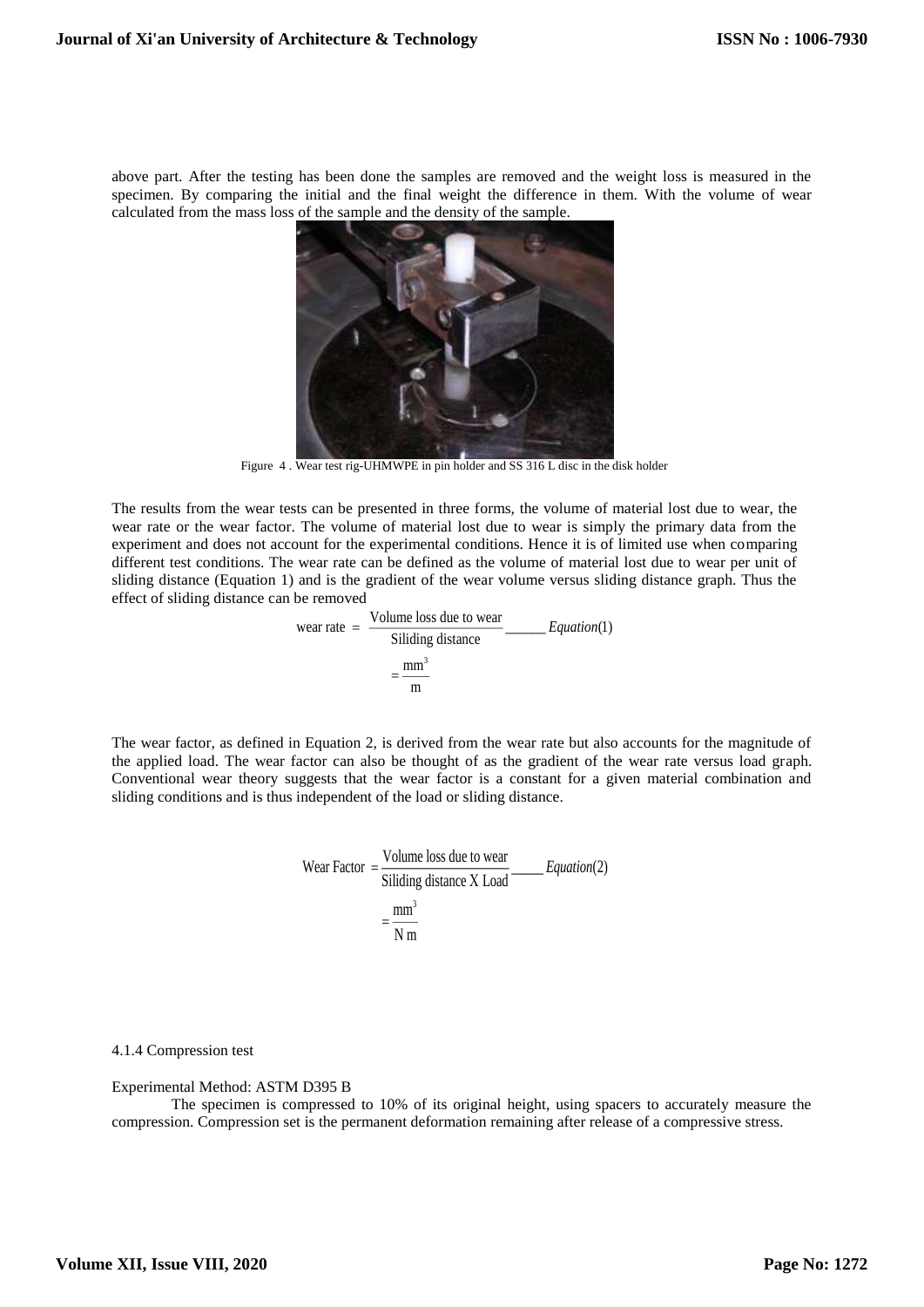Specimen size:

Thickness is  $12.5$ mm  $+/$ - 0.5mm Diameter is  $29.0$ mm  $+/$ - 0.5mm



Figure 5. Compression set at 10% deformation of its length

# V. RESULTS AND DISCUSSIONS

Sets of UHMWPE samples after the treatment are taken along with untreated samples for the tensile tests. The untreated specimens are initially taken to the testing centers for reporting the tensile strength by means of uniaxial tensile tests. Then the second set of reading is taken for the treated sample. The Universal Testing Machine which is specially interfaced with the computer to produce the stress-strain curve. From the stress- true strain results shown in figures , it can be seen that the flow stress of UHMWPE at any given strain increases with increasing testing

# Table 1: stress- true strain

 velocity (i.e., average strain rate). It produces very less elongation as the load is given, moving the cross head at the rate of 5mm/min.when comparing the same with the treated sample. The graph shows more elongation (more than 600%).Tensile test datas are shown in table , Considerable differences is shown in their tensile strength. The average value is given for the untreated sample.

## 5.1 Tensile test results



Figure 6. Tensile test graph for untreated UHMWPE material

Table 2 :TENSILE TEST RESULT VIRGIN MATERIAL:

| S. No | <b>Maximum</b><br>Load(N) | <b>Tensile</b><br><b>Strength</b><br>(N/mm <sup>2</sup> ) | <b>Elongat</b><br>ion at<br><b>break</b><br>$\frac{0}{0}$ |
|-------|---------------------------|-----------------------------------------------------------|-----------------------------------------------------------|
|       | 7054.052                  | 36.567                                                    | 375.949                                                   |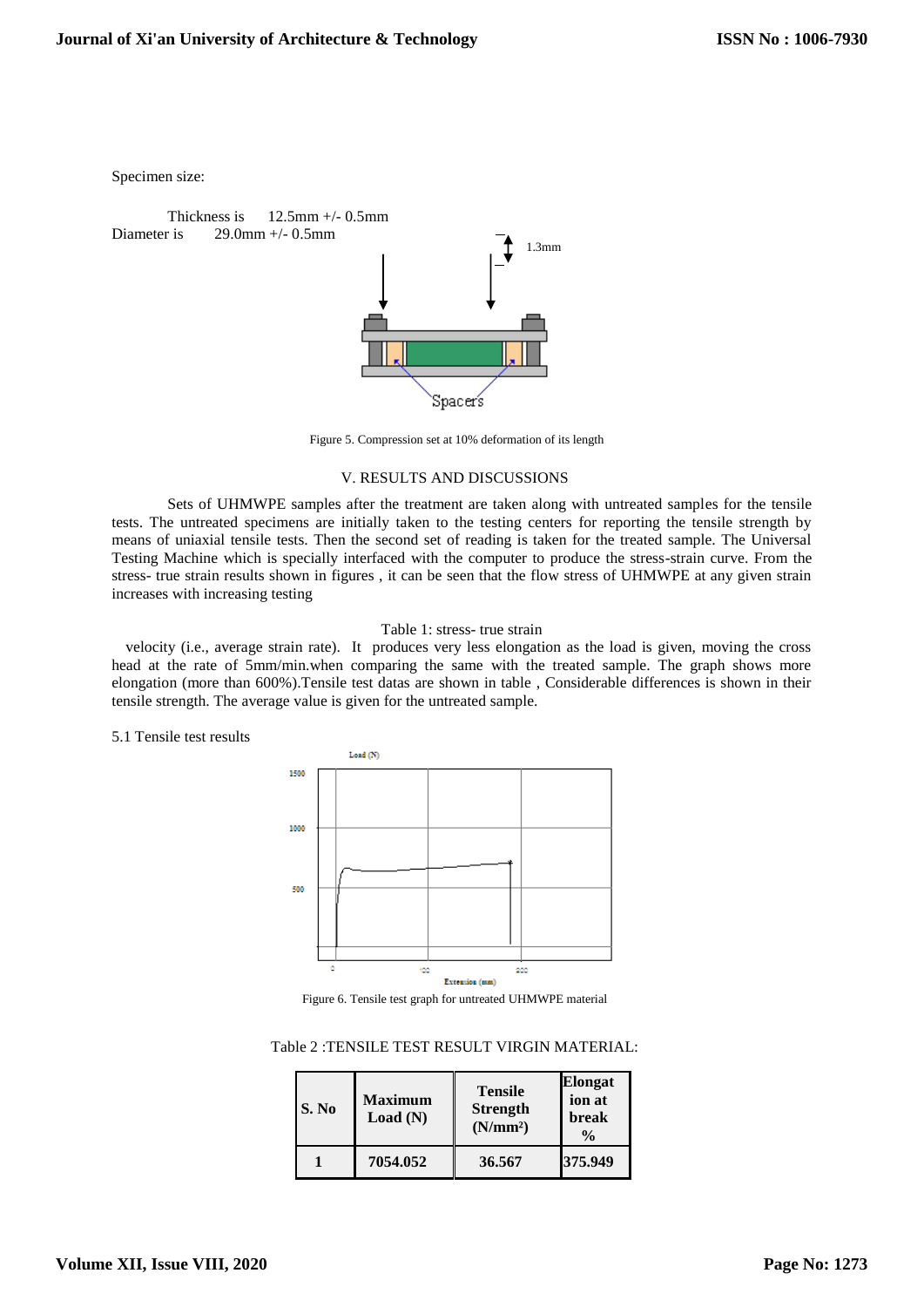

Figure 7. Tensile test graphs for Cryogenic Treated Material-1

| S.<br>$\overline{\text{No}}$ | <b>Maxim</b><br>um<br>Load<br>(N) | <b>Tensile</b><br>Strength<br>(N/mm <sup>2</sup> ) | Elongati<br>on at<br>break % | Percen<br>tage<br><b>Differe</b><br>$nce\%$ |
|------------------------------|-----------------------------------|----------------------------------------------------|------------------------------|---------------------------------------------|
|                              | 7880.10                           | 40.849                                             | 601.916                      | 11.7                                        |
|                              | 7660.00                           | 40.120                                             | 586.123                      | 9.7                                         |

The table 2 gives the values of the maximum load and the tensile strength and the percentage difference comparing it from the untreated one. Increase in Tensile strength is by 12 and 10% (approx).The cryogenic treatment results in the increase in the strength. The important area on where the results putting its light on the elongation of the material compared with that of the untreated sample. A very huge amount of elongation is observed in the treated sample. The elongation in the graph indicates that the material takes more load and time to break. Considerable increase in breaking load has been seen in the treated sample compared to that of the untreated.

## 5.2 Compressive strength test results

Compression strength is calculated using the same uniaxial tensile test machine. The specimen both treated and the untreated are considered as two sets and the tests are conducted by producing deformation in the material Compression set at 10% deformation is taken. The material is compressed to 10% of its length the average values are presented in the table. Increase in the compressive strength of 7.2% is seen on the treated material compared to that of the untreated sample .The values shown here, the difference is very low. The increase in compressive stress in the influence of the cryogenic treatment is not so high. The curves are plotted with the help of software in interface computer .

Table3 : COMPRESSION STRENGTH AT 10% ELONGATION-CRYOGENIC TREATED & UNTREATED:

| S<br>N<br>$\mathbf 0$ | Sample<br><b>Type</b>      | <b>Deflectio</b><br>n at<br>Maximu<br>m Load<br>(mm) | <b>Compres</b><br>sive<br><b>Strength</b><br>(N/mm <sup>2</sup> ) | Percen<br>tage<br>differe<br>nce<br>$\frac{6}{9}$ |
|-----------------------|----------------------------|------------------------------------------------------|-------------------------------------------------------------------|---------------------------------------------------|
|                       | <b>TREA</b><br>TED         | 1.299                                                | 36.706                                                            |                                                   |
| 2                     | <b>UNTR</b><br><b>EATE</b> | 1.300                                                | 34.244                                                            | 7.19                                              |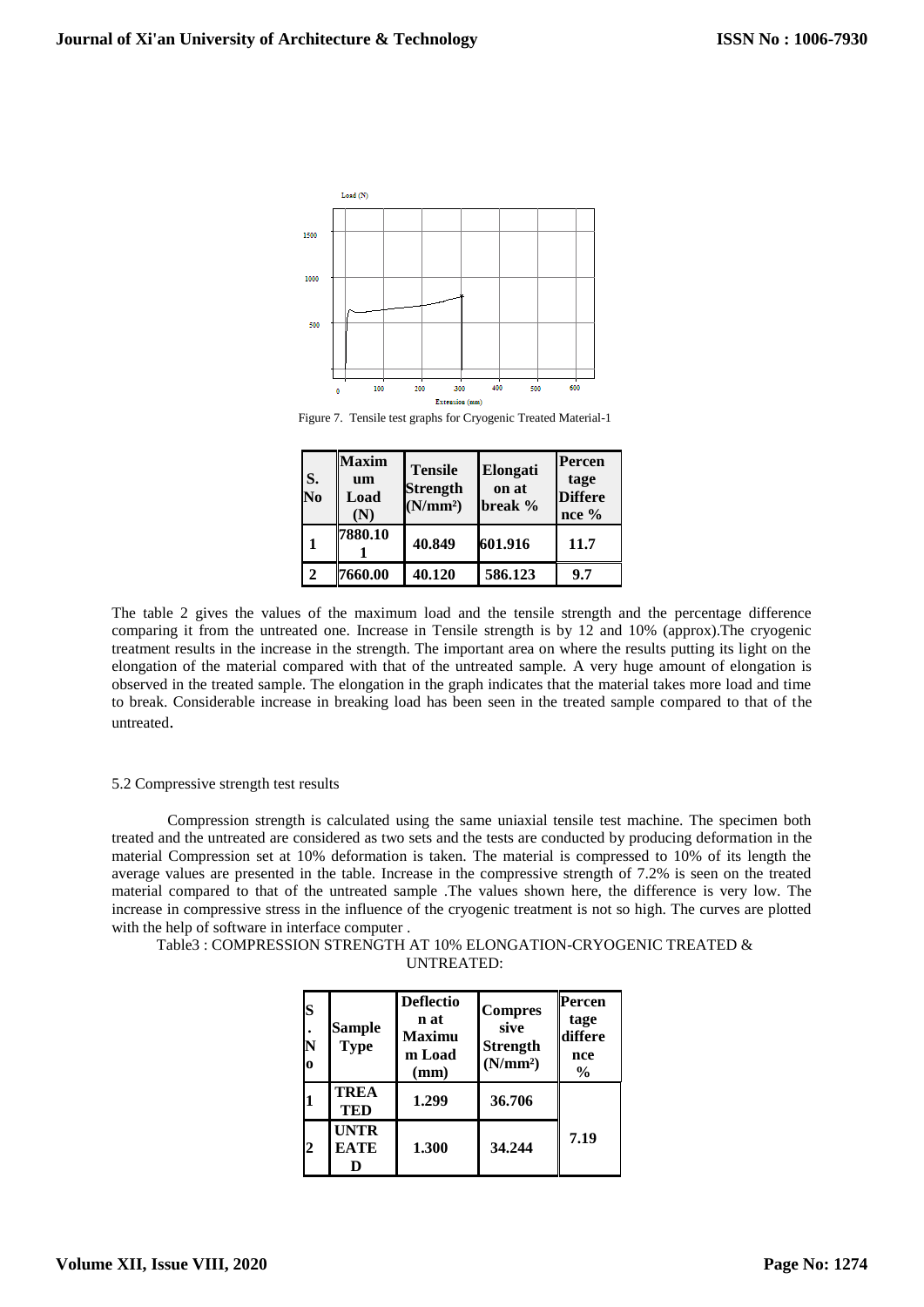

Figure 8. Compression set at 10 % elongation for untreated Material.



Figure 9. Compression set at 10 % elongation for Cryogenic treated Material.

## 5.3 Wear test results:

**.**

Wear test is carried to the samples of both grades treated and untreated. At various load conditions the test has been conducted. Various effects of contact stress, sliding velocity, and sliding distance on the friction coefficient and the wear rate is shown. The result has been studied.



Figure 10. Effect of conduct stress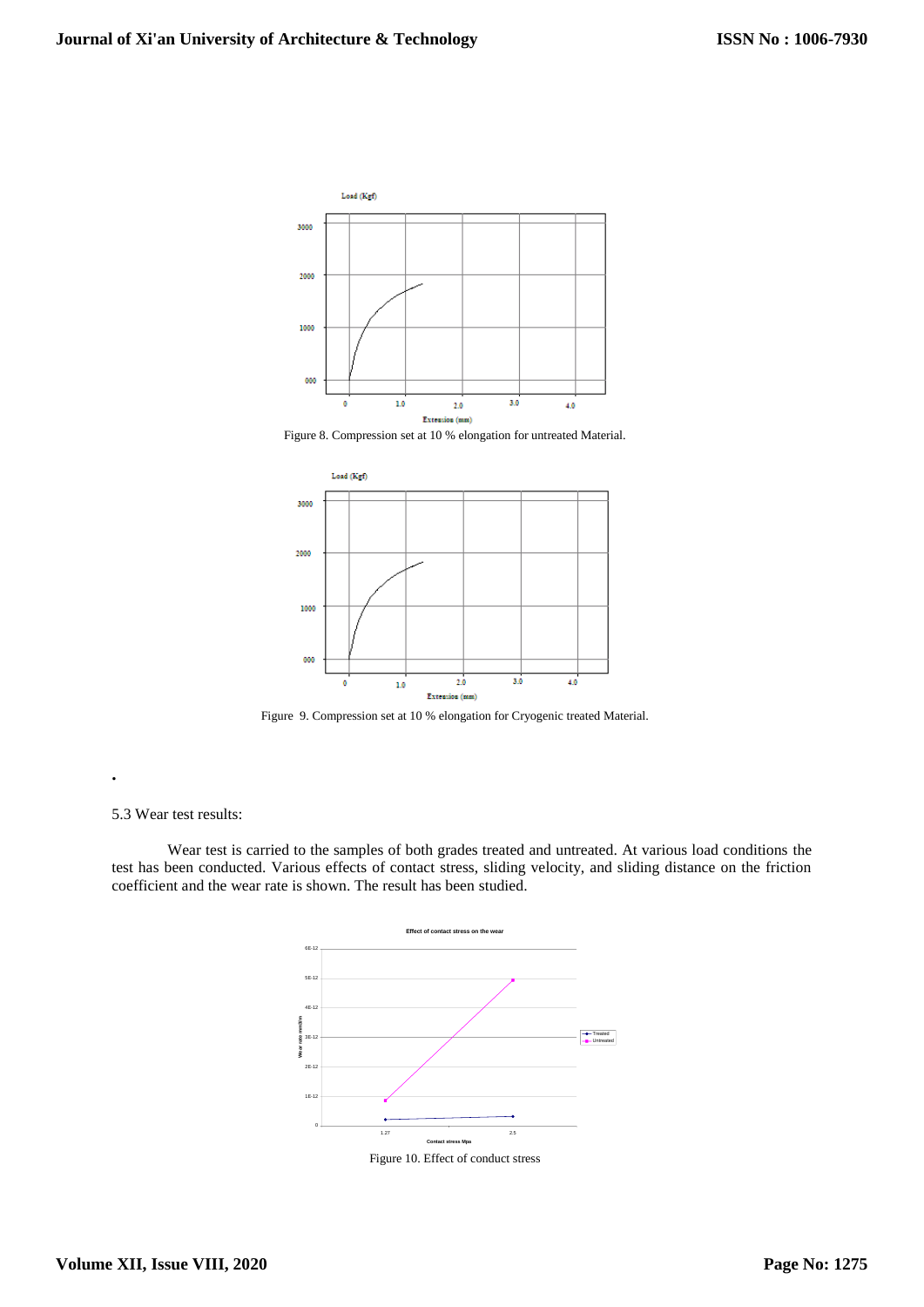







Figure 13. Comparative wear performance of Treated and Untreated UHMWPE.  $\frac{1}{2}$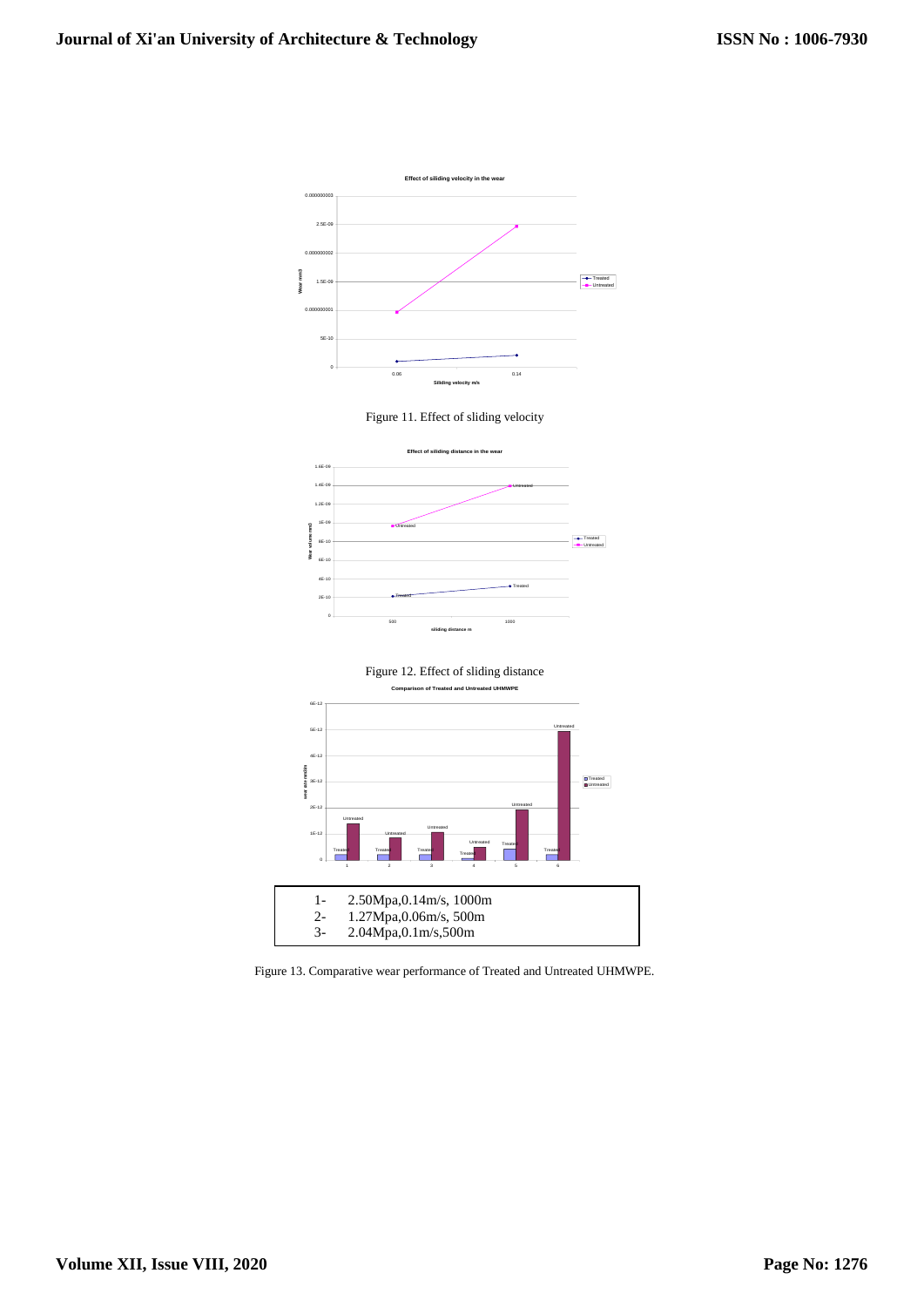

Figure 14. Effect of contact stress on friction co-efficient



Figure 15. effect of sliding velocity on friction co-efficient



Figure 16. effect of sliding distance on friction co-efficient

# VI. SCANNING ELECTRON MICROSCOPE

Scanning electron microscope (SEM) was carried out with JSM 840 scanning microscope. The samples were coated with a very thin gold film to make them electrically conductive. The gold coating is performed on the sample after the thin aluminum foil is made to wind on the cylindrical surface. The fine coating is given with the help of JFC 1100E. Generally the acceleration used voltage was 20Kv.Generally the photo magnification is of 250 to 40000 times. At least three scans were made per test.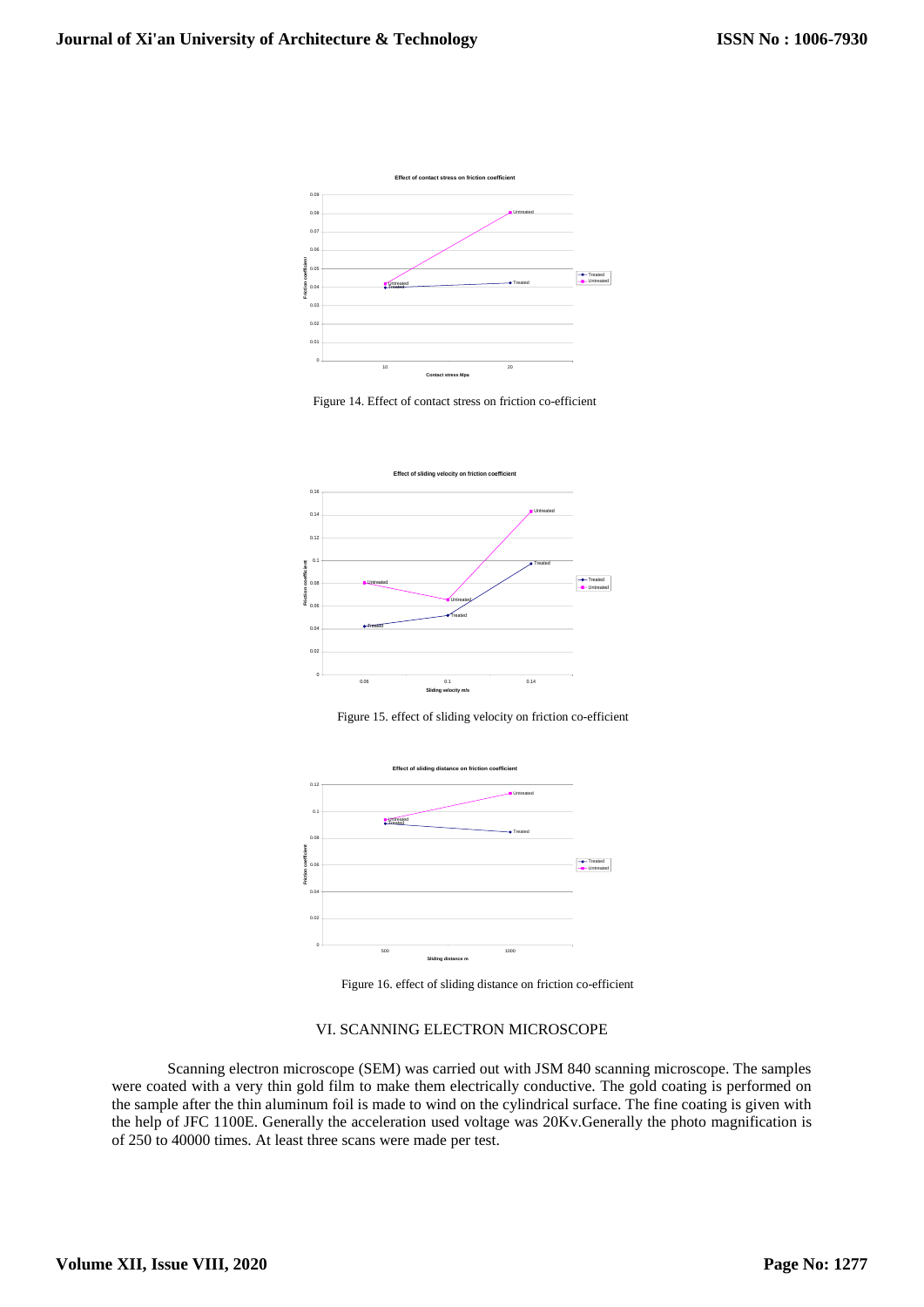## 6.1Sem results

The SEM studies were performed on treated and the untreated samples are shown in the figure Particles were observed to be quite separated from each other. However, cryogenic treated particles were found to be agglomerated, A very dense network of microfibrils originating from each particle was a remarkable and distinct feature of treated samples. Such microfibrils were rarely seen in the case of untreated samples, The surface texture of worn surface of the untreated polymer appeared to be quite smooth ,compared to the rough topography of the cryogenic treated surface. The enhanced roughness of the surface could be due to the contraction at cryogenic temperatures and uneven expansion when it was brought back to the ambient temperature. The residual stresses developed in the polymer owing to the difference in temperature and residual strains developed due to the contraction force might have been responsible for these topography changes.



Figure 17.Virgin UHMWPE (Untreated Sample)

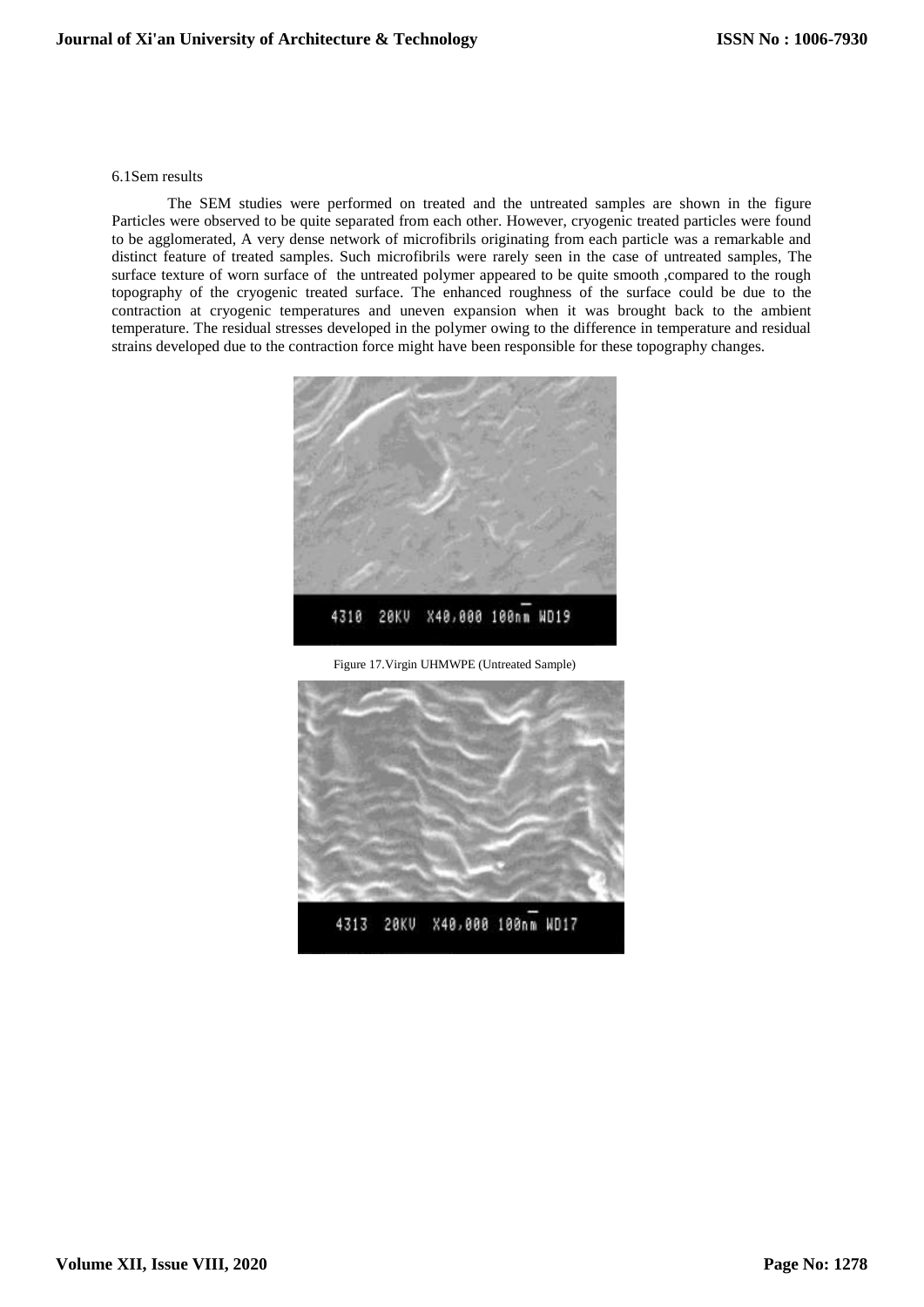#### Figure 18. UHMWPE (Treated Sample)

The SEM was found to be useful in correlating wear performance with morphological changes due to cryogenic-treatment. In the case of metals, improvement in hardness and hence, wear performance due to cryogenic-treatment has been reported by [2]. In the present studies, a similar trend was observed in the case of selected polymer.

Figure shows the SEM images worn surface of UHMWPE pin after 1000m sliding distance. The appearance of worn surface of treated sample is very smooth compared to that of the untreated sample. The wear surface is finished and there are plow traces along sliding direction and a lot of deep micro-crack distribution on the worn surfaces for the untreated UHMWPE[3] . Grooves on the worn surface on the untreated sample which indicate that abrasive wear was predominant But the treated samples have a very good resistance to the counter surface SS 316 L which produces a smooth surface



Figure 20. Worn surface-Untreated

# VII. CONCLUSION

 Obtained results indicate that an UHMWPE polymer suffers of strong modifications when subjected to cryogenic treatment. Treatments of polymeric surface smoothes the implanted area reducing the surface roughness and the friction.

 The cryogenic treatment has proved to be an effective technique enhancing abrasive wear performance

- The lowest specific wear rate was observed.
- In general, the wear rate is influenced by the cryogenic treatment.
- The specific wear rates of untreated UHMWPE, is  $10^{-12}$ mm<sup>3</sup>/m and for the cryogenically treated UHMWPE is  $10^{-14}$ mm $^3$ /m.